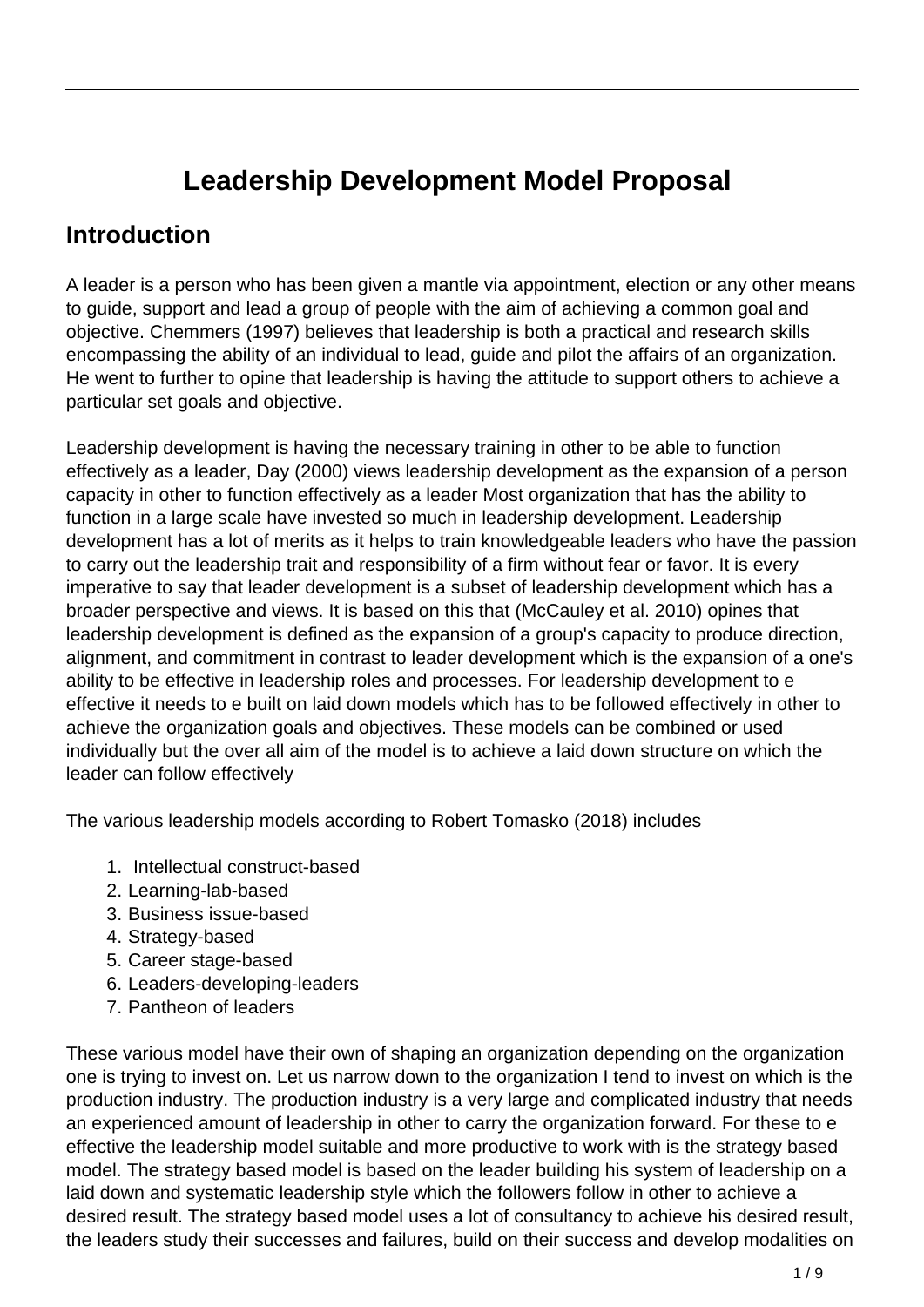how to minimize the failure rate in the organization.

# **Leadership Development Models**

Many authors have several models they opined we going to look critically at the leadership development model as stated early, look at their objectives and their over all content. This models was worked on by Robert Tomasko (2002).They include

## **1. Intellectual construct-based:**

This model is based on a set of concepts of leaders needs to know before embarking on leadership position. The contents include

- Strategic thinking and planning
- Target setting
- Performance measurement and control
- Organizing the work of others
- Systems thinking
- Change management
- Emotional intelligence (self mastery and relationship skills)
- Decision making and problem solving
- Negotiation
- Motivating others
- Presentation techniques
- Time management
- Cross-cultural sensitivity and communication
- Effective meeting leadership
- Influenced by a theory of leadership
- Managers vs. leaders
- Transactional vs. transformational leaders
- Situational/contingency
- Personality psychology topologies
- Company-specific norms

This form of model is best practiced by employees which have limited amount of time but wants to make impact within a short distance

## **2. Learning-lab-based:**

This is best for leaders in who situations have a controlled setting. The contents entails

- · Simulations of business leadership situations in a controlled setting
- · Allow for experimentation with new behaviors
- · Put participants in touch with personal passions and power
- · Feedback-rich opportunities for awareness and reflection
- · Team-oriented

## **3. Business issue-based:**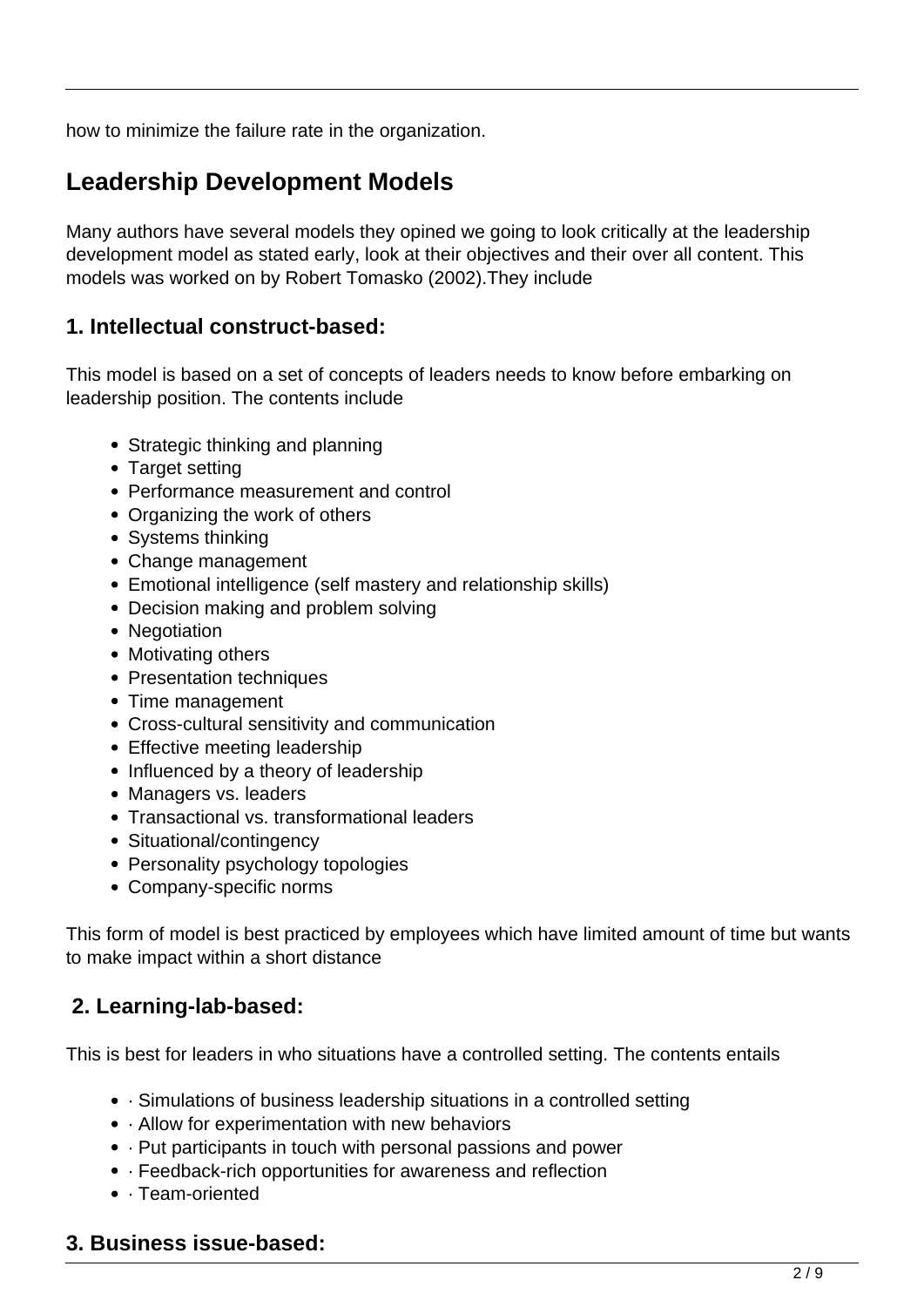This is best for leaders who has the tenacity to constructs programs to deliver a specific benefit. The content include

- \* Leading corporate renewal
- \* Orchestrating winning performance
- \* Mobilizing people
- \* Managing the innovation process: from idea and technology to market
- \* Accelerating international growth

## **4. Strategy-based:**

- The strategy is based on strategic planning in order to achieve the company specific task. The content includes
- Grow in consulting study consulting skills
- Broaden employee gene pool study how to create a multicultural work force
- Grow in Europe study European cultures and business practices
- Grow through acquisition and partnership study successes and failures in alliancecreation and acquisition-assimilation
- Grow by doing more of the same study best-of-the-best practices now in place/spread them

## **5. Career stage-based:**

This leadership skill is stage specific and the content include

- \* Movement from stage-to-stage requires acquisition of some new skills and unlearning of some old ones
- \* Manage self to manage others
- \* Manage others to managing managers
- \* Managing managers to managing a function
- \* Managing a function to managing a business
- \* Managing a business to managing a group of businesses
- \* Managing a group to managing an enterprise

## **6. 'Leaders-developing-leaders':**

The contents include

- Must be learned holistically, not by analysis of components
- Must not confuse concepts about leadership with leadership
- Don't struggle to define and analyze leadership
- Instead, consider it something that is present and must be encouraged in the future
- Community service and social development components
- Consideration of how business leaders can also have a strong family life
- Discussions of the ethical dilemmas involved in making tough business decisions

## **7. Pantheon of leaders:**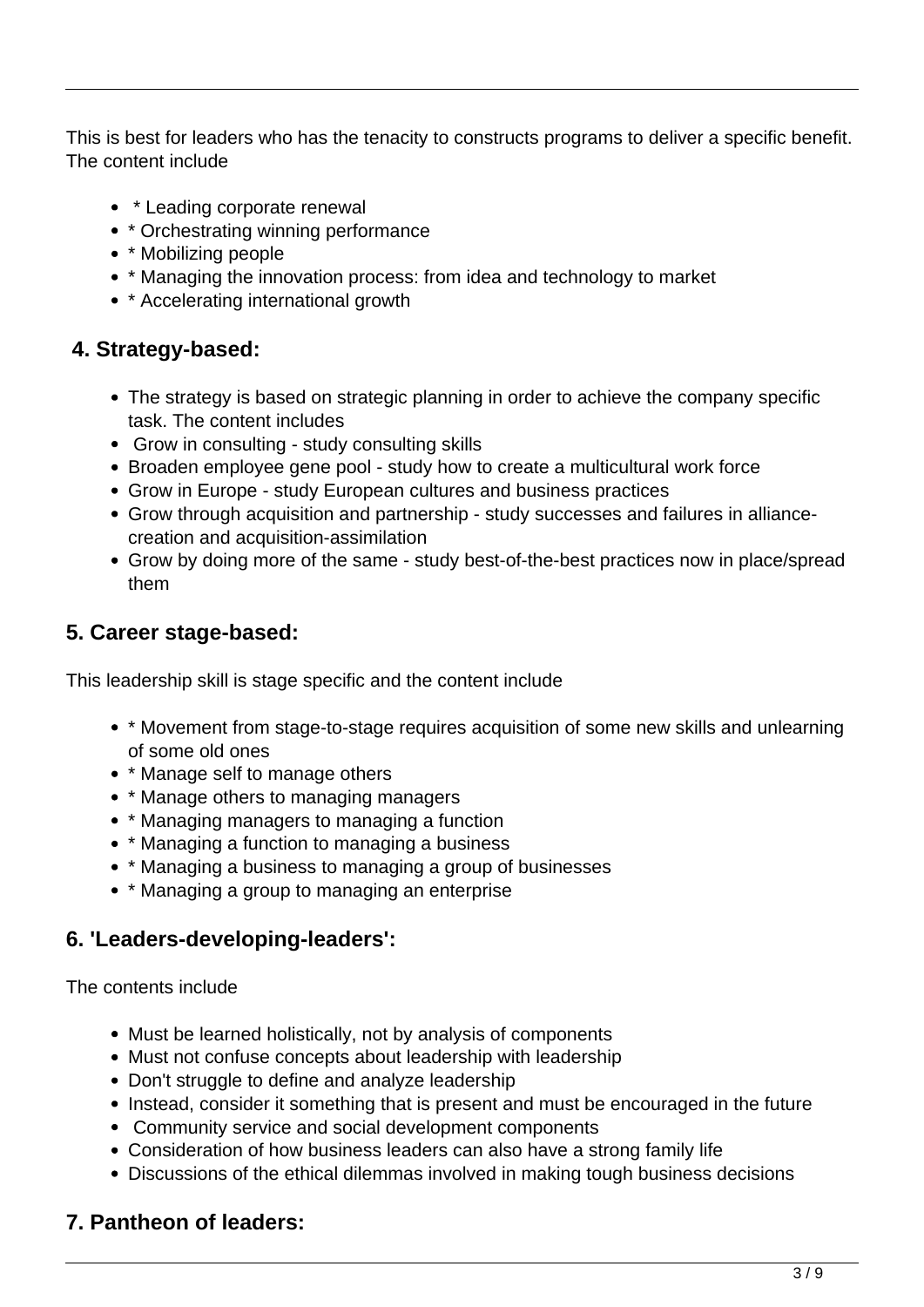The content include

- The nature of effective leadership will vary with the situation
- Learning only by role modeling current leaders produces clones
- Leader's mistakes can teach as much as their successes
- Content of these programs goes beyond reflection by current leaders
- Designate a pantheon of leaders whose actions will be studied, individuals within the company and in other industries, as well as a range of political, social and historical personalities.
- Adjust the characters in the pantheon regularly, as the business' challenges change.

# **Basic Element Of Leadership Development**

It is very important to train leaders, a well trained leader will increase the productivity of an organization, increase employee engagement and also create a clear leadership format other followers can follow.

Tess Taylor (2017) opined that the various elements of leadership training a leader needs to undergo in order to have the basic elements of leadership includes

• Small, focused and supportive leadership groups

When a company decides to start a leadership development program, it's better to start small. Create a core group of those who are already in leadership roles, limited to 12, and this forms the foundation of the program. A small group can be more effective because each individual has added attention and time to work on his or her skills. The small group also allows for greater support and connection among members.

• Instructors with years of experience leading

The best leadership development programs include a strong central leader and a secondary leader, who share years of experience and have effective instruction skills. Look to leaders in the industry who possess this experience and skill working with people. Peter Drucker once said, "Management is doing things right; leadership is doing the right thing.' Make sure instructors are training leaders to lead others, not teaching basic management skills.

• Multiple methods of learning leadership concepts

Every person in the leadership training program will come with different ways of learning new concepts, absorbing and sharing information, and seeing the world. Create a multi-media training program that brings in the best of all forms of learning, from written materials to inperson conference participation. Make leadership training fun and something that all participants can get excited about.

Clear goals and milestones for all leader participants

Each person who is learning in the leadership development program should have sat down with a mentor to decide on short and long term goals. So too, there should be a way to measure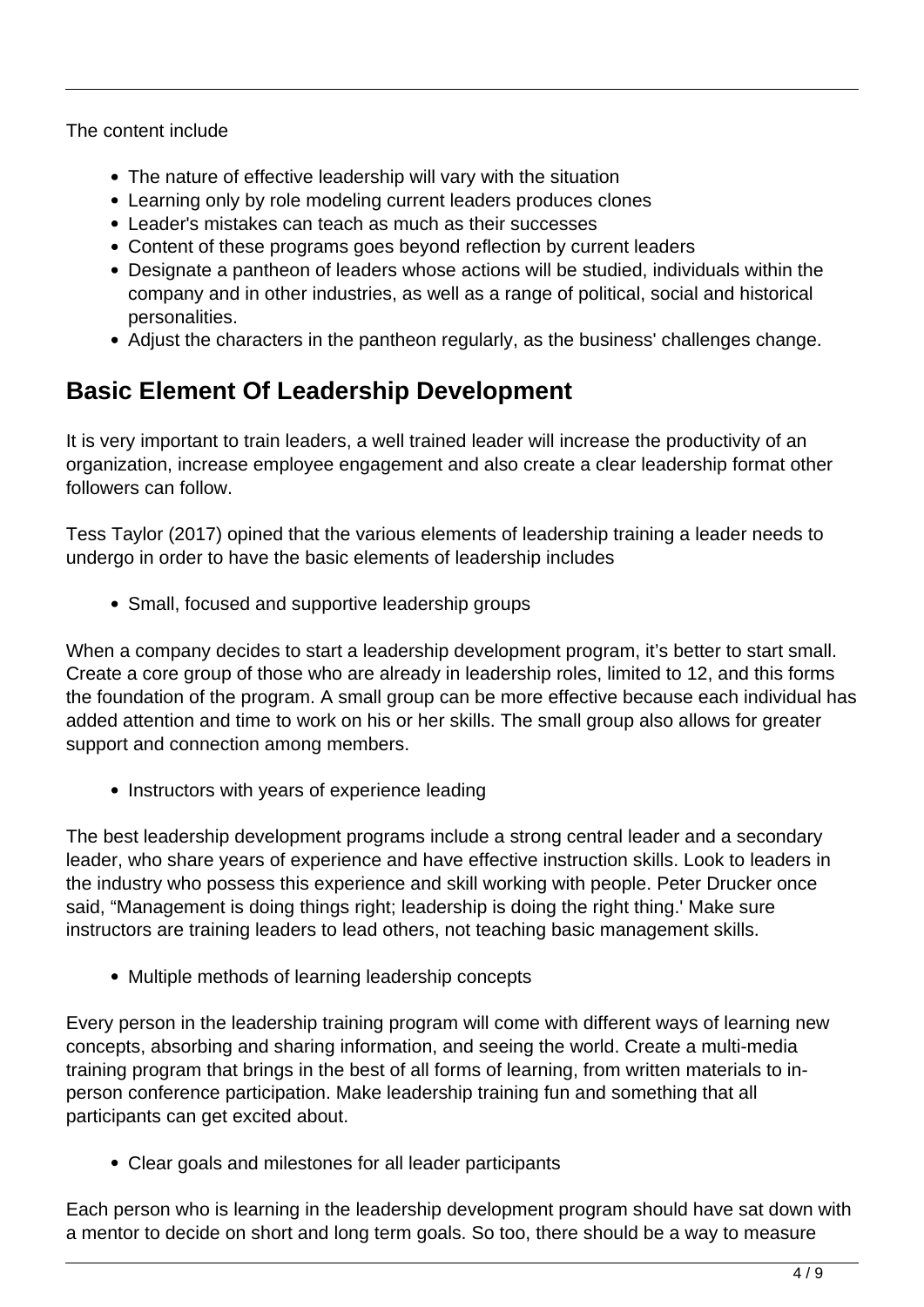successes, with regular milestones. According to Christopher Pappas, founder of the eLearning Network, adult learners, "generally prefer practical knowledge that will improve their skills, facilitate their work and boost their confidence." Use this as a way to measure success.

# **Methods for identifying future leaders**

A sustainable leadership development program will always be looking to the development of future leaders once the core group has attained their goals. In this video, published by Harvard Business, Claudio Fernandez-Araoz, Senior Adviser, Egon Zehnder International provides several tips for identifying future leaders to bring into the fold. He calls them 'high potential employees'.

Once leaders have gone through the training program, they should receive ongoing support and meet with their small groups on a monthly basis. When a company invests so much into developing leaders, they will be able to transfer these traits to their jobs immediately, but they still need guidance and support to succeed. Retention of leaders is good for business.

Based on the above training Richard Hilton (2018) gave the basic leadership elements as follows

1. Investment in Development

You cannot be a good leader without proper investment in development

While it may seem like a fairly obvious point, successful leadership development requires financial investment. In fact, the 2017 CSO Insights Sales Manager Enablement Report reveals that companies need to make an annual investment of around \$5,000 per person to raise win rates and quota attainment significantly above average.

Despite this, the same study found that 18.6 percent of businesses provide no training for sales managers whatsoever, compared to just 5.5 percent of businesses that offer no training for frontline sales staff. As with any employee development strategy, organisations looking to develop leadership prospects must be willing to spend.

2. Putting Learning Into Practice

When a leader stops learning, he starts fading. It is very important a leader inputs learning into practice, in other to have a successful leadership programme

Another of the most important elements of a successful leadership development programme is the provision of opportunities to put newly learned skills and information into practical use quickly and regularly. Without adequate reinforcement activity, studies show that 87 percent of new information is lost within 30 days. Putting information into practice helps to increase retention, boost confidence and replace unwanted habits.

According to research carried out by McKinsey, organisations that have successful leadership development programmes in place are between four and five times more likely to require those in development to actually apply learned information over an extended period of time and put it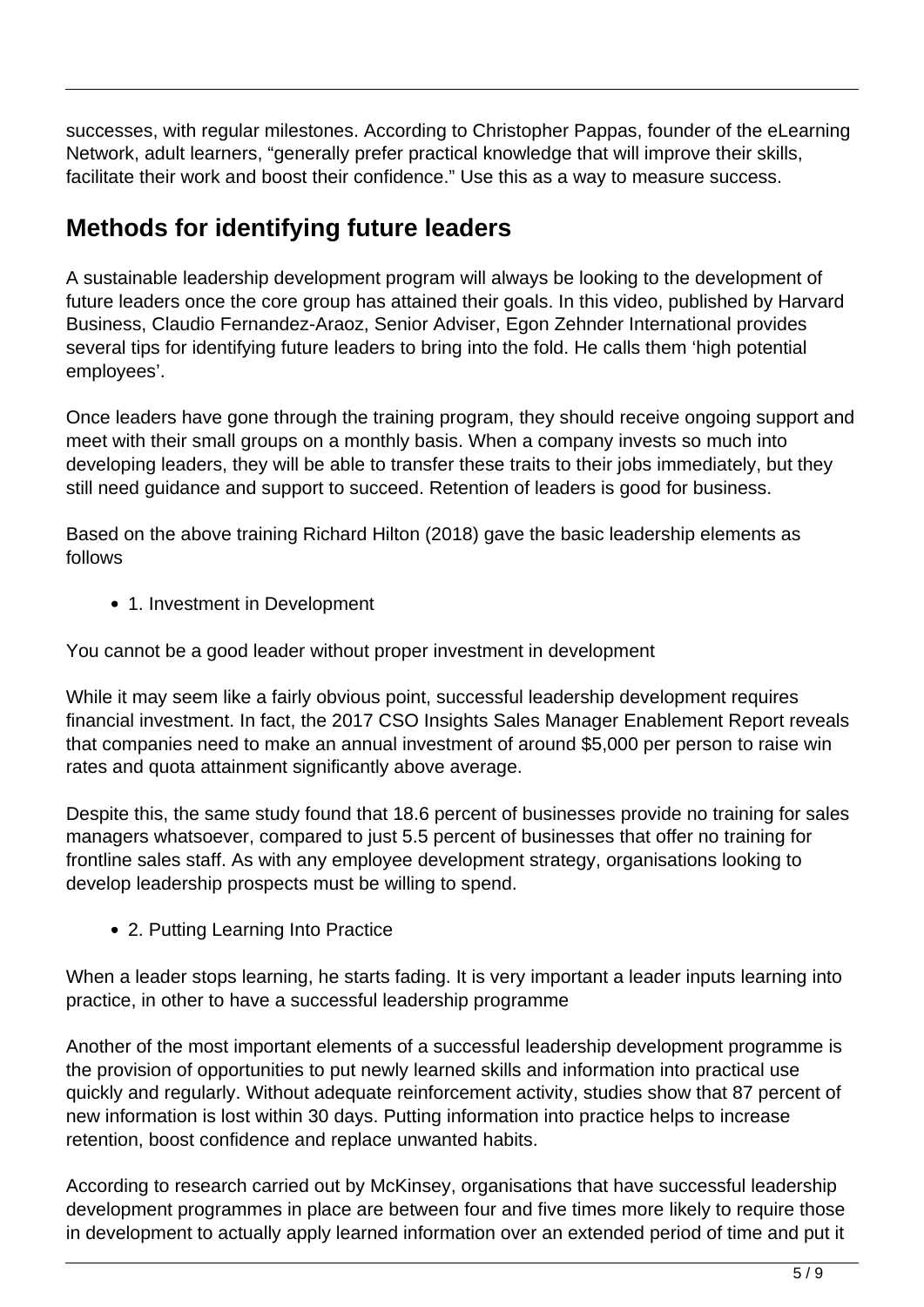into practice over the course of the working day.

3. Role Models to Study

There is no way a leader can function effectively without having a mentor to look up to

In order to develop some of the behaviours that are most likely to lead to success within leadership positions, candidates need to have role models to study and learn from. In fact, the aforementioned McKinsey research found that successful leadership programmes were around six times more likely to involve senior leaders serving as mentors or coaches, assisting both directly and indirectly with the development process.

One-to-one coaching sessions can help by providing mentors with the opportunity to assess performance and work with candidates to establish clear, measurable goals, specific to them. By exhibiting desired leadership behaviours themselves, these coaches and mentors can also provide an example for those in development to aspire towards.

4. Continued Learning and Development

The next key element that is included within all truly great leadership development programmes is the scope for continued learning and development. Programmes should not simply be delivered when development is desirable, with a clear start and end point. Instead, they should be designed so there is constant scope for learning and so that candidates also have paths for further progression into other roles within the organisation in the future.

"Define plans to sustain the impact of investments in staff development over time," says Harry Dunklin, a Partner in the Sales Consulting Practice at Miller Heiman Group, writing for the company's blog. "Build review and practice into all your development programmes. Develop plans and paths for progression and transition."

5. Effective Use of Technology

Finally, one of the most essential aspects of a modern leadership development programme is the use of technology to support employee development efforts. This technology may include CRM software, communications technology and various other tools for tracking and monitoring actual performance against goals or targets.

In particular, technology has the potential to assist in analysing performance data, and allowing senior leaders to deliver just-in-time training and coaching solutions. A significant benefit of this is the ability to identify problems quickly, before they become bigger issues. It also allows senior leaders to deliver feedback in a timely fashion, when it is most relevant to the learner and at the point when it is most likely to be taken on board and acted upon.

#### Required Elements of Effective Development Programs

The required elements for development programs that needs to be considered would be discussed under the following headings

1. Assessment: After a development programme is carried out, it is very imperative that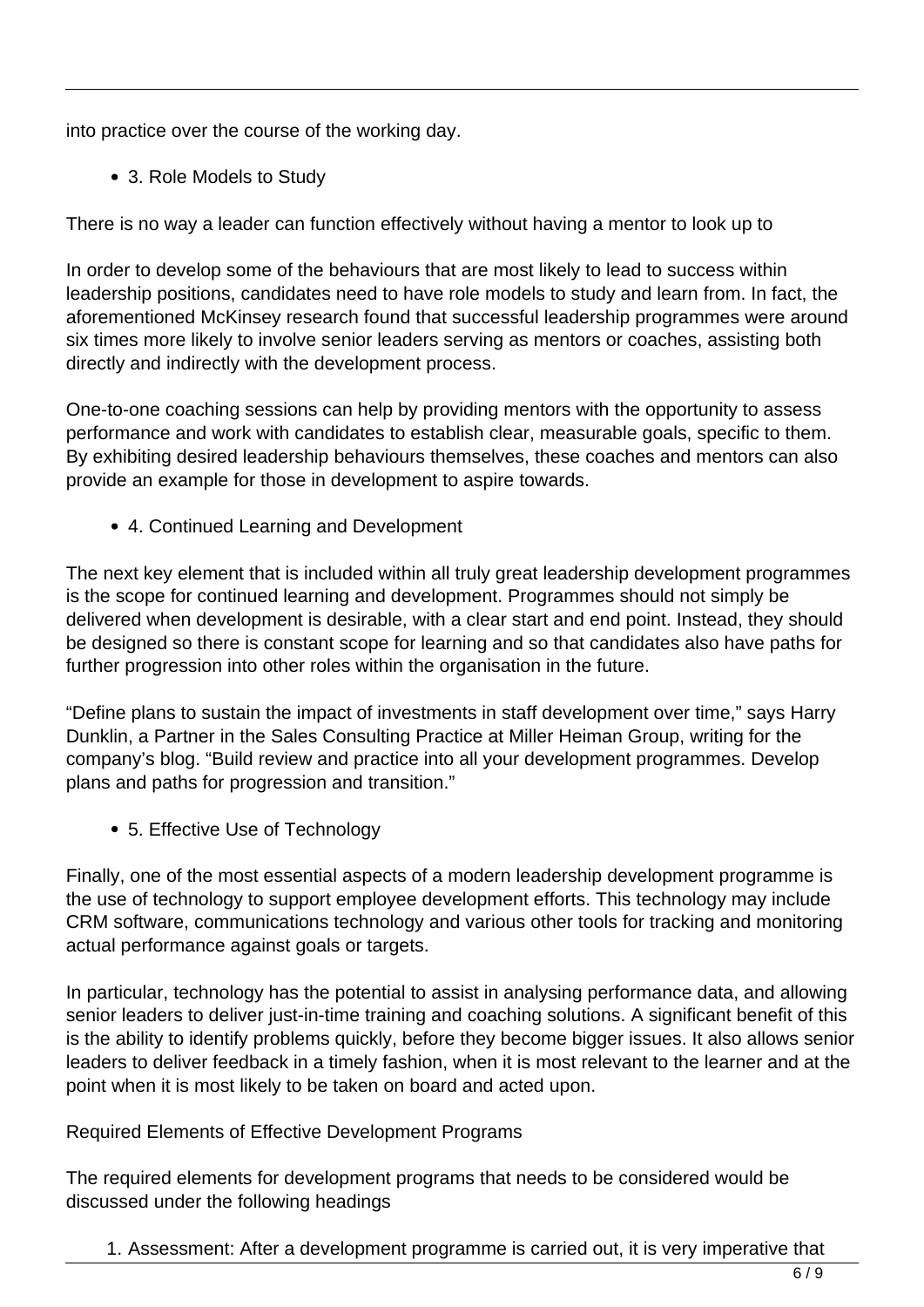assessment is carried out in other to ascertain if the leaders that attended actually have a good knowledge of the developmental programme organized

- 2. Awareness: The leaders have to be aware of the various development programs and also relate or communicate it to their followers
- 3. Rich experiences: After the development process it should create a rich experience
- 4. Opportunity to practice: Also there should be an opportunity to practice, this will go a long way in making sure that what was learnt is actually assimilated by the students
- 5. Feedback and follow-up: There should be proper feed back system and the leaders should also do a follow up to their subordinates
- 6. Support from the organization: There should be enough support from the organization in other to enable the leader have the capacity to carry out his task effectively.

# **Methods Of Leaders Development**

For there to be effective leadership there must be laid down methods on how the leader must follow.

Wright (2015) worked on top five leadership development method linking it to business, she opined that few people are born leaders. In most cases, leadership skills and qualities are developed through hard work and persistence, but there's no point putting in all that effort if you're not must utilizing the most effective learning and development methods. The various ways according to Wright (2005) of developing leaders include the following

## **1. Workplace developmental assignments**

As a new generation of leaders prepares to take their places as managers, more time and effort is being directed at training leaders, mentors and managers within organizations, from global corporations to local businesses.

One of the most effective methods for developing leadership potential within any sized organization is by giving aspiring managers on-the-job assignments that allow them to experience key challenges they will continue to face as professionals.

Those who are ready to step up and lead will adapt their skills to various situations throughout the assignment, showing they can put two key leadership qualities into practice – flexibility and initiative.

# **2. Formal Training Courses**

Formal training courses are effective for disseminating knowledge and motivating groups of people, as well as providing individuals with the opportunity to receive a qualification or certificate upon completion. The information offered in a formal course should be up-to-date and relevant to the participant's work challenges, so they have the chance to benefit in a professional capacity while contributing to their organization's success.

## **3. Coaching from the current manager**

There are few people who understand the unique challenges and needs within a professional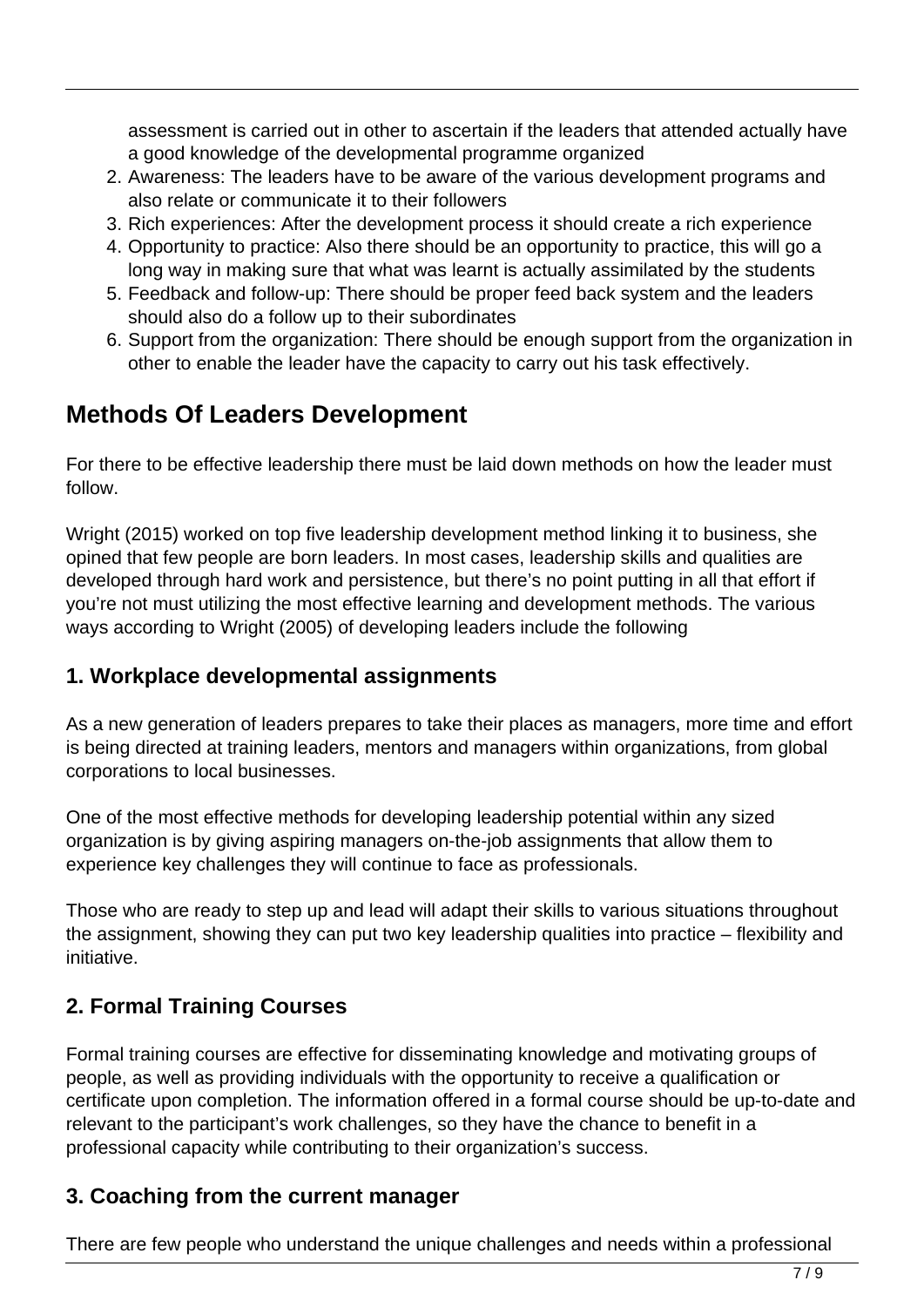setting more than the current managers. This insight makes them perfectly suited to coaching up-and-coming leaders.

According to the Institute of Leadership and Management, as many as 80% of organizations now use coaching as a training tool. The likelihood that coaching will be utilized increases with the number of individuals within an organization.

## **4. Coaching from external mentors and coaches**

One of the greatest benefits of utilizing the resources of an external coach or mentor is that these professionals have been trained specifically to coach or mentor. It is one thing having the knowledge to share with others, but having the skill to share the information in the most beneficial way is an entirely different story.

Effective coaching is not about instructing or teaching – it is about guiding, questioning and facilitating the learning process. It is a skill that needs to be learned, just like leadership itself.

## **5. Mentoring from other internal sources (not their direct manager)**

Coaching from a direct manager is a common way organizations develop their people. However, a company can increase the sharing of knowledge and experience further by allowing other mentors from within the organization to provide input.

The mentoring relationship requires a sensitive power balance and, according to Forbes, it should be mentee-driven, with the mentee becoming the driving force in terms of the direction and focus of the relationship.

# **Development and Culture**

In leadership there is no way culture can be separated from it, Culture as normally expressed is the way of people see it or behave or in a nut shell one can opine that culture is the way of people's life. For leaders to properly develop in their methodology of leading , one must consider the culture and race of the leader and use it as a platform towards training the leader.

# **Summary And Conclusion**

There are many reasons for using a valid feedback instrument as part of this Leadership Development Model and Process, despite the pitfalls. Feedback from such an instrument provides people with formal assessment data from multiple perspectives and enables them to set developmental goals. Given an organizational context that supports efforts to work toward those goals, the outcomes include improvement of leadership capabilities in the organization as well as increased leadership bench strength. Leadership development is seen by the researcher as a process requiring both a variety of developmental experiences as well as the ability to learn from experience. The latter is the inherent element that the individual brings to the development process. The Holistic Model and Process for Leadership Development discussed in this article, follows a systems approach and is based on the Social Learning Theory and High Performance Leadership Competencies underpinned by a learning organization philosophy as described in write-up.